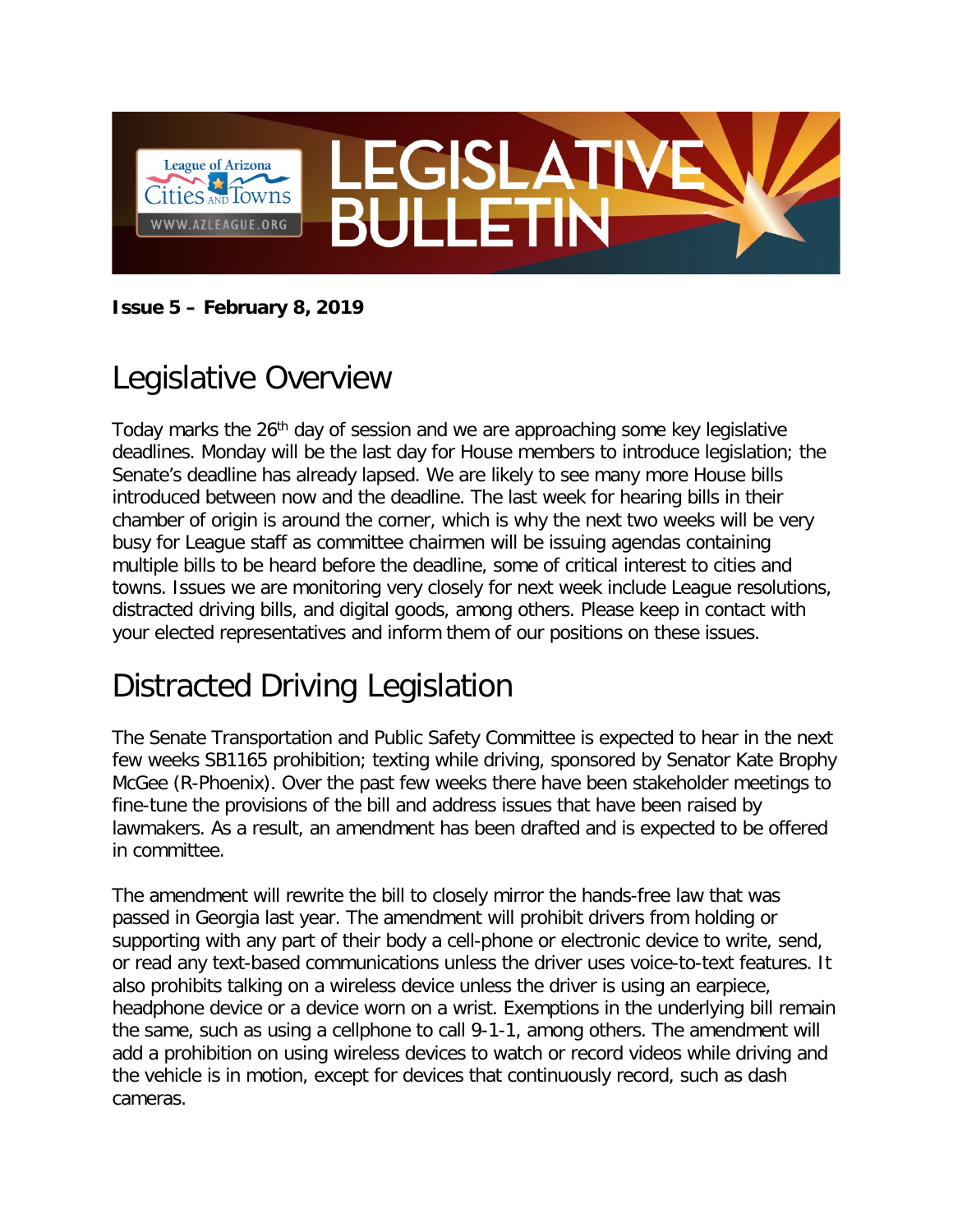Beginning January 1, 2020, violations of the law will be civil penalties, subject to fines ranging between \$75 and \$149 for a first offense and between \$150 and \$250 for second or subsequent offenses. Violations causing serious injury or death, is a class 1 misdemeanor. After the effective date of the legislation and before January 1, 2020, law enforcement is limited to issuing warnings to allow for drivers to become aware of the new state law.

Scheduled next week in the House Transportation Committee is HB2069 text messaging while driving; prohibition, sponsored by Representative John Kavanagh (R-Fountain Hills). The bill makes it a civil traffic violation to use a wireless communication device to manually write or send a written message while driving on a highway. Violations are subject to a penalty of \$100 for a first violation, \$300 for a second or subsequent violation, \$500 for causing accident and \$10,000 if accident results in a death.

#### HB2201 – partisan offices; cities; towns

This bill sponsored by Representative Frank Carroll (R–Sun City West) would require ballots for local elections to include the party designation of all candidates. Additionally, it would require all cities and towns to hold both a primary and general election even if candidates are running in uncontested races or receive more than 50% of the vote. This would add unnecessary costs to our elections. The only city that conducts partisan elections is Tucson.

For the most part, municipal issues are nonpartisan. Injecting partisanship into governing at the local level would only increase the rancor that is, unfortunately, too much a part of our political system. Cities and towns have 100 years of successful experience with non-partisan elections and candidates are already free to put their political affiliation on any campaign materials.

Unfortunately, this bill passed out of the House Elections Committee this week on a party line vote 4-3. The next step is the bill will move through Rules and Caucus before heading to the floor for a full House vote.

## SB1186 - municipalities; pension fund; transfer

As a result of a League Resolution at the 2018 Annual Conference, SB1186 sponsored by Senator Frank Pratt (R–Casa Grande), allows cities or towns with an existing parttime/volunteer firefighter retirement accounts to pay down unfunded liabilities in the PSPRS fund. Within part-time/volunteer firefighter retirement accounts an employee must reach five years of service to be vested and receive any matching employer contributions when they leave service. Many firefighters leave service before vesting, most often to take a full-time position either in that city or elsewhere. Upon departure,